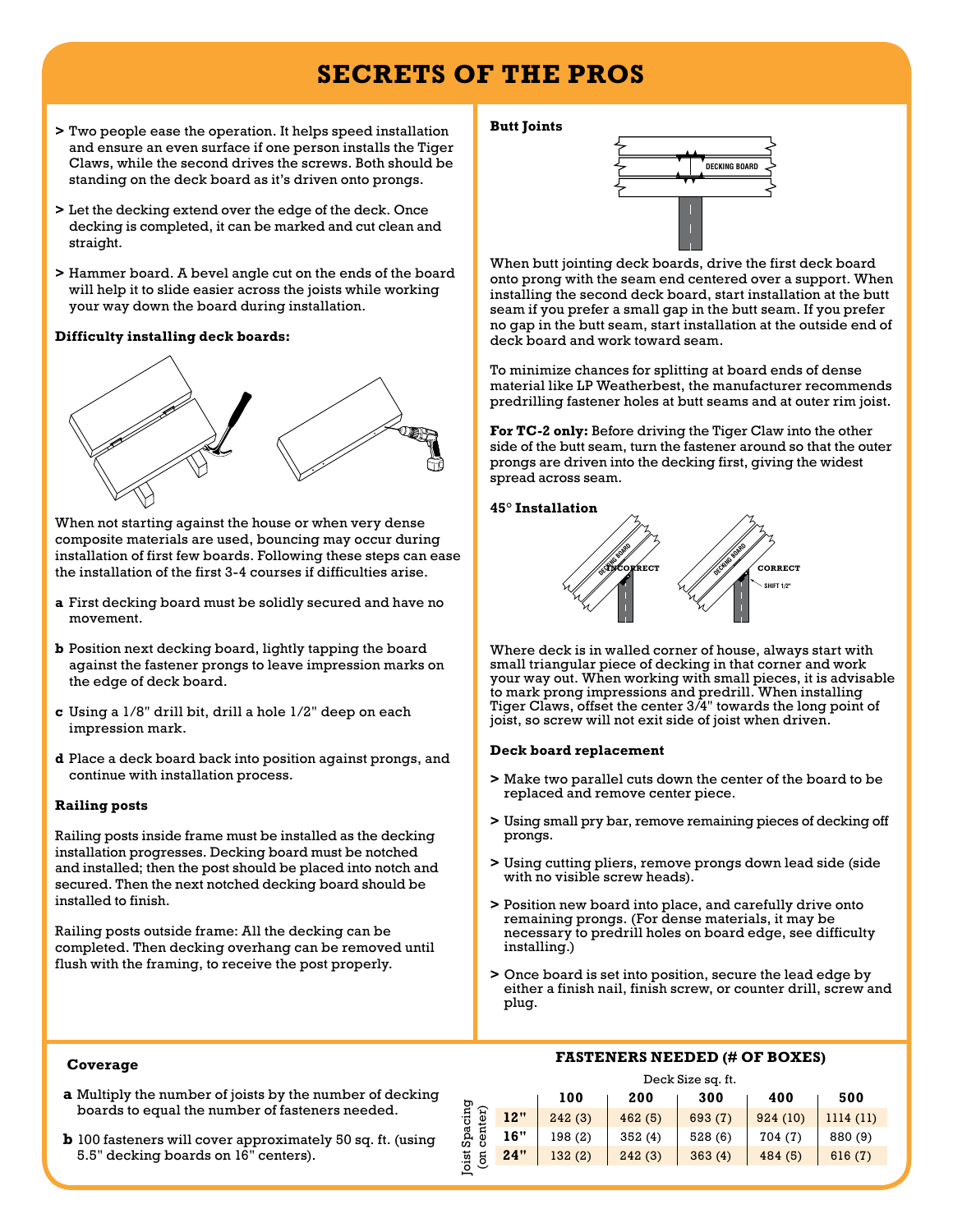

#### **Tiger Claw Inc. 400 Middle Street, Suite J Bristol, CT 06010-8405**

E-mail: tigerclaw@deckfastener.com Tech Support: 877 USE CLAW (877/873-2529) toll free Customer Service: 800-92-TIGER (800/928-4437) toll free Fax: 877-FAX-CLAW or 860/940-6267

## **Getting Started / installing tips**

**IMPORTANT!** Read all instructions carefully and completely to ensure proper installation.

**WARNING!** Parts have sharp points & edges. Use extreme caution when handling & installing. Wear safety glasses at all times.

**Importante!** Complace leyó las instrucciones aseguran completamente y con cuidado la instalación apropiada.

**Las advertencies!** las Partes tienen agudo señala y las orillas. Utilice extremo advierte cuándo manejando e instalando.



# **Using the Fastener**

### **HOW TO INSTALL INTO BLOCK:**



Insert prongs of fastener into slots in installation block.

\*Except for TC-2, fastener can only be inserted into block in one direction. (See "when butt jointing deck boards" in Helpful Tips section.)



**a** To ensure even deck surface, make sure you are standing on deck board when installing with block.



**How to install into board:**

**b** Place block over joist & strike with hammer, then screw into joist.



**c** Be sure that fastener is fully installed before installing screw.



**d** Install screw at a 45° angle, through center hole of fastener and down into support joist.



**e** Check position of prongs – make sure prongs are straight out.



**f** Install one (1) Tiger Claw fastener and screw into edge of deck board at each support joist. Your deck surface should look like this before proceeding with the next section.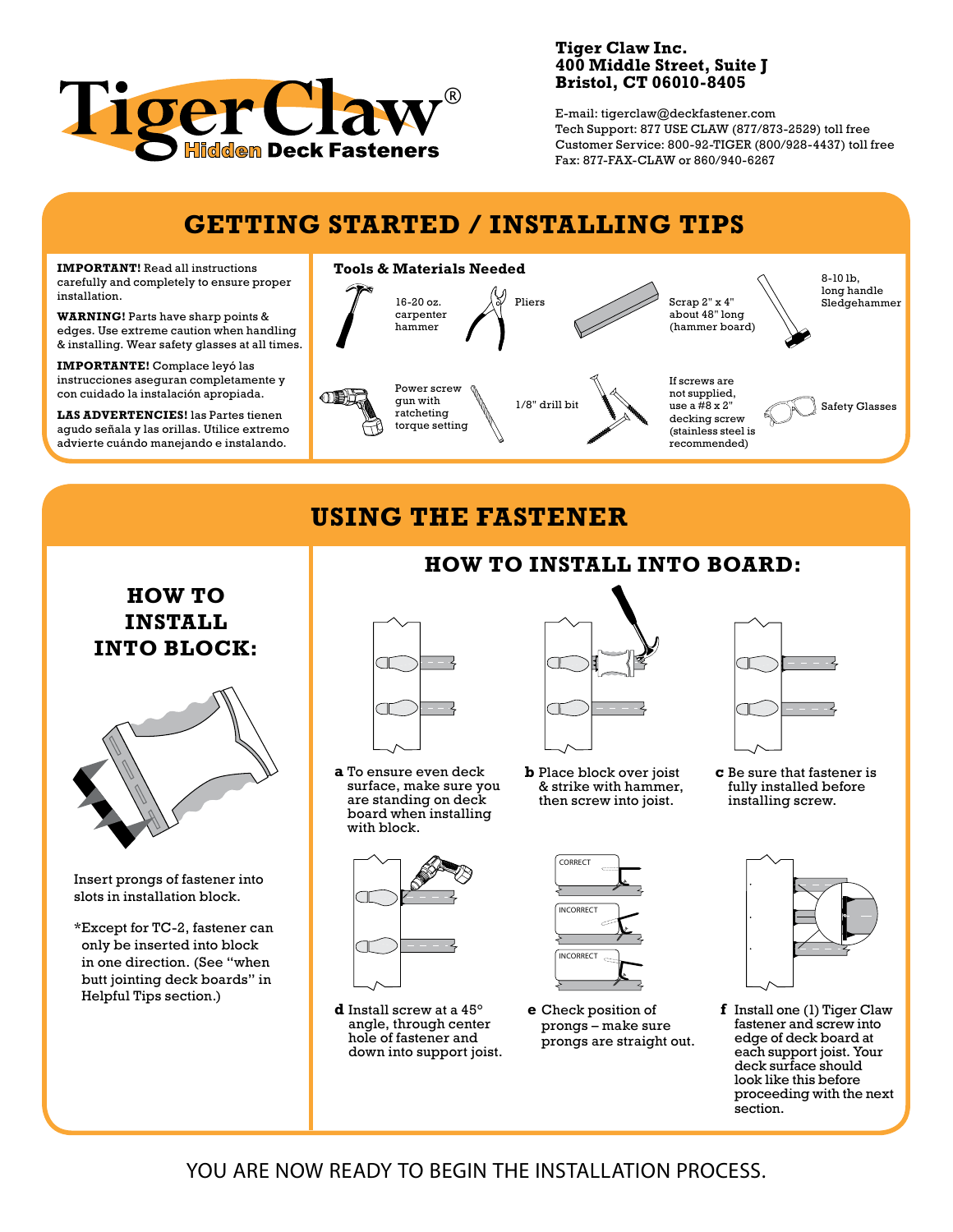

- **c** Always start installation at the end of deck board.
- \*Hammer board should be a 2" x 4" no more than 4' in length; anything larger than 2" x 4" will make installation more difficult. When installing, position hammer board so that outer 10" (strike zone) will be utilized.



**b** At this point, install your first fastener and screw on outer edge of second board. This will help hold the board in place and keep

from recoiling.